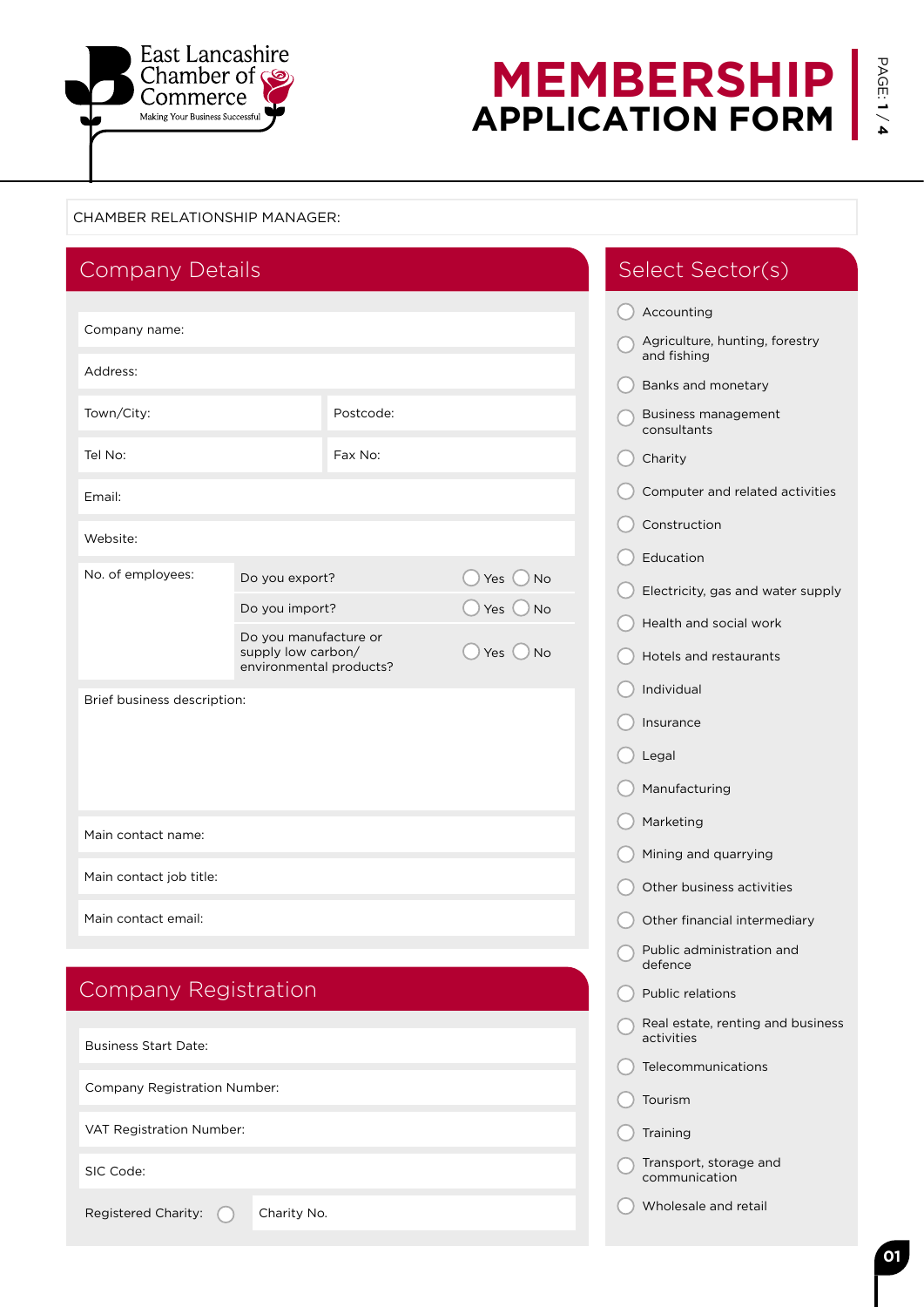# Exclusive Member Services

 $\overline{\phantom{a}}$ 

| AA breakdown cover<br>Healthcare                                                       | Networking events               | Credit checks  | Import/Export           |
|----------------------------------------------------------------------------------------|---------------------------------|----------------|-------------------------|
| Chamber FX<br><b>Chamber Protect</b>                                                   | <b>Chamber Wise</b>             | Chamber Insure | Renewal Due:            |
|                                                                                        |                                 |                |                         |
| <b>Additional Support</b>                                                              |                                 |                |                         |
| For more information about our additional services, tick your areas of interest below: |                                 |                |                         |
| Manufacturing support                                                                  | International business support  |                | Promotion/Marketing     |
| Staff development and training                                                         | <b>Business advisors</b>        |                | Grants                  |
| Environmental/Energy                                                                   | <b>Business leaders network</b> |                | Construction network    |
| Manufacturing network                                                                  | <b>International Trade Club</b> |                | Creative services       |
| Where did you hear about the Chamber?                                                  |                                 |                |                         |
| Member of staff                                                                        | Chamber publication             |                | Word of mouth           |
| Newspaper                                                                              | Chamber website                 |                | Other                   |
| Online Search                                                                          | Social media                    |                | Banks and monetary      |
| What are the key benefits you expect from your membership?                             |                                 |                |                         |
| please list benefits:                                                                  |                                 |                |                         |
|                                                                                        |                                 |                |                         |
|                                                                                        |                                 |                |                         |
| Which ethnic group do you consider your company predominantly belongs to:              |                                 |                |                         |
| African                                                                                | Indian                          |                | White & Black Caribbean |
| Bangladeshi                                                                            | Irish                           |                | Other Mixed background  |
| British (White)                                                                        | Pakistani                       |                | Other Asian background  |
| Caribbean                                                                              | White & Asian                   |                | Other White background  |
| Chinese                                                                                | White & Black African           |                | Prefer not to say       |

**To ensure you get the most from membership, please tell us what services will help your business:** 

# Additional Contacts PLEASE PROVIDE AT LEAST ONE FINANCE CONTACT

| <b>NAME</b> | <b>JOB TITLE</b> | <b>RESPONSIBILITIES</b> | <b>EMAIL</b> |
|-------------|------------------|-------------------------|--------------|
|             |                  | Insurance renewals      |              |
|             |                  |                         |              |
|             |                  |                         |              |
|             |                  |                         |              |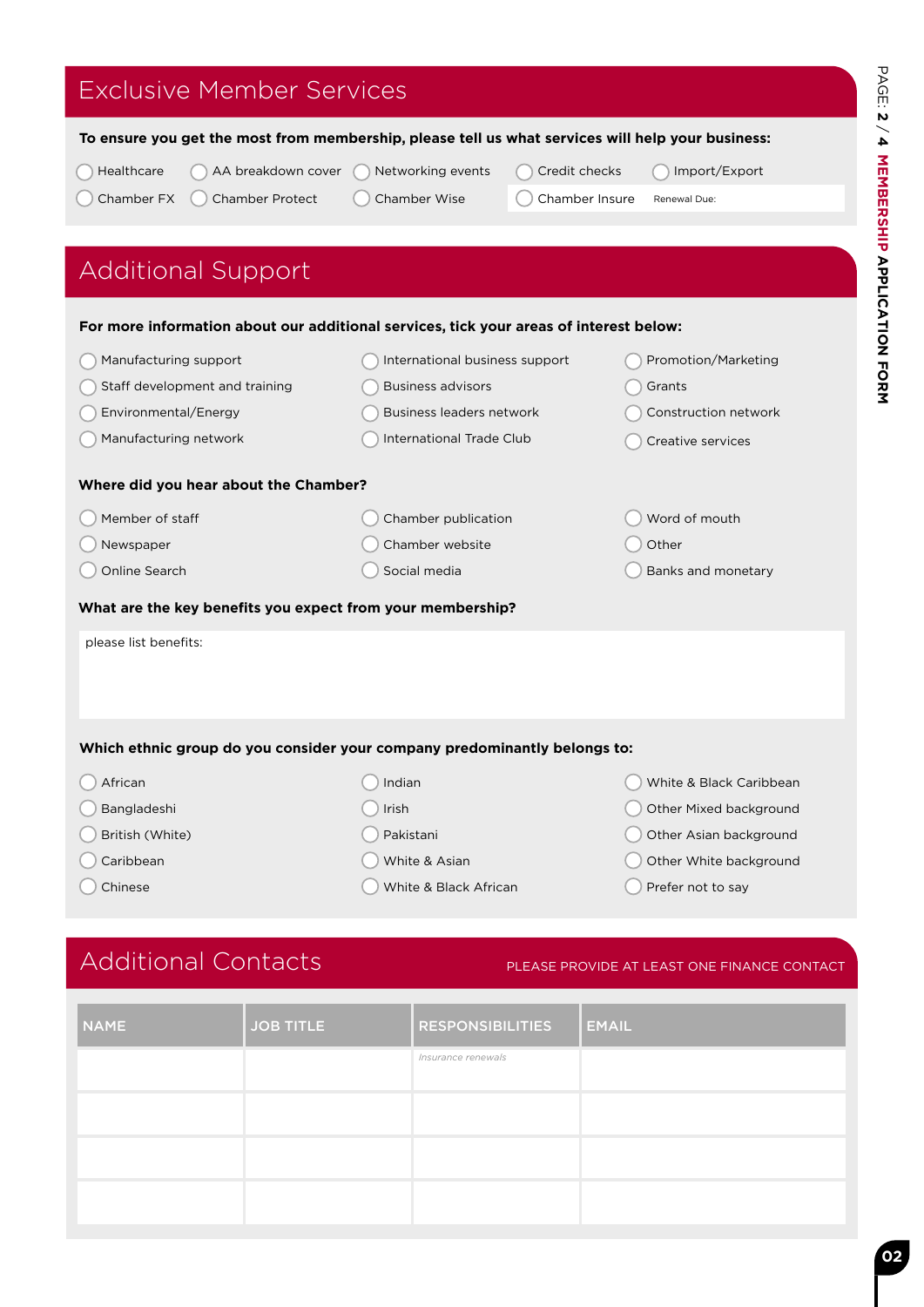

# Marketing Preferences

#### **Data protection: Your privacy is important to us**

| If you wish to receive marketing correspondence from the Chamber                        |  |
|-----------------------------------------------------------------------------------------|--|
| If you do not wish your company's details to appear in the<br>Chamber directory/website |  |

Is your company registered under the Telephone Preference Service?

The information provided will be held on the Chamber's computer database, which is registered under the Data Protection Act 2018. Information from the database may be supplied to third parties for the purpose of identifying potential trading partners, and you may be contacted by recipients of such information. You have the right to examine the data held on your company.

# Membership Payments

| I will process an immediate bacs payment to the bank details reflected on my invoice                                                                     |  |
|----------------------------------------------------------------------------------------------------------------------------------------------------------|--|
| I wish to pay by annual direct debit and enclose a completed and signed Direct Debit form.<br>ONLY membership invoices will be taken by direct debit.    |  |
| I wish to pay by quarterly direct debit and enclose a completed and signed Direct Debit form.<br>ONLY membership invoices will be taken by direct debit. |  |

*Please note: Membership benefits will be activated upon receipt of payment*

# Membership Confirmation

YES - WE WISH TO APPLY FOR ANNUAL MEMBERSHIP of the East Lancashire Chamber and agree, subject to election, to abide by the terms and conditions as given in the Memorandum and Articles of Association, including the 3 months notice of termination required to cancel membership. A copy of our full terms and conditions can be found on our website.

| Applicant signature: | Position in company: |
|----------------------|----------------------|
| Print name:          | Date:                |